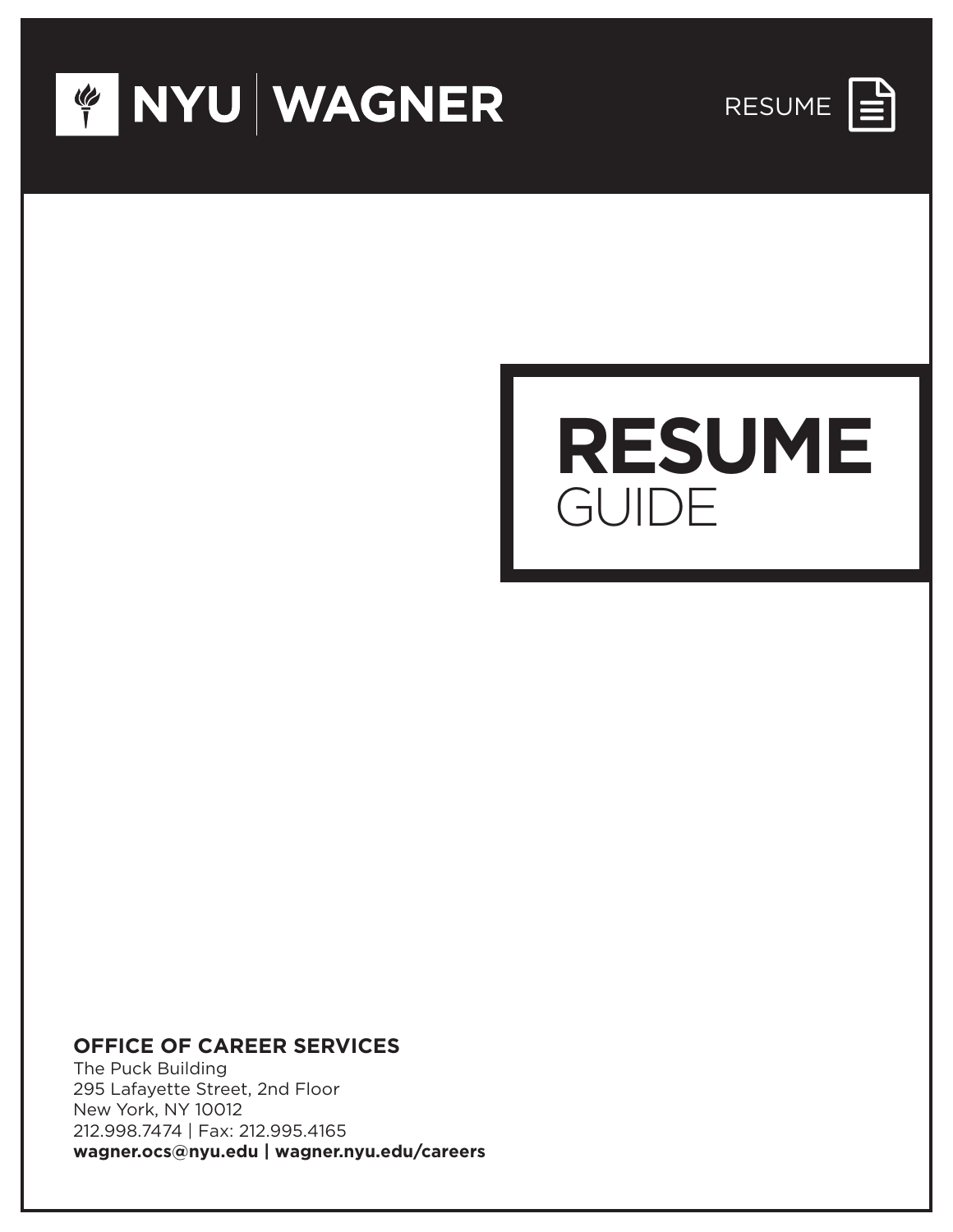# TABLE OF CONTENTS

| $\mathbf{L}$ | <b>INTRODUCTION</b>                                |                                    |
|--------------|----------------------------------------------------|------------------------------------|
|              | <b>II. IDENTIFYING THE EMPLOYER'S HIRING NEEDS</b> | $\mathcal{P}$                      |
|              | III. RESUME COMPOSITION                            | 3                                  |
|              | Content<br>Language<br>Format                      | 3<br>9<br>10                       |
|              | <b>IV. SAMPLE RESUMES</b>                          |                                    |
|              | Sample 1<br>Sample 2<br>Sample 3<br>Sample 4       | 13<br>14<br>15 <sub>15</sub><br>16 |
|              | <b>V. ADDITIONAL RESOURCES</b>                     | 17                                 |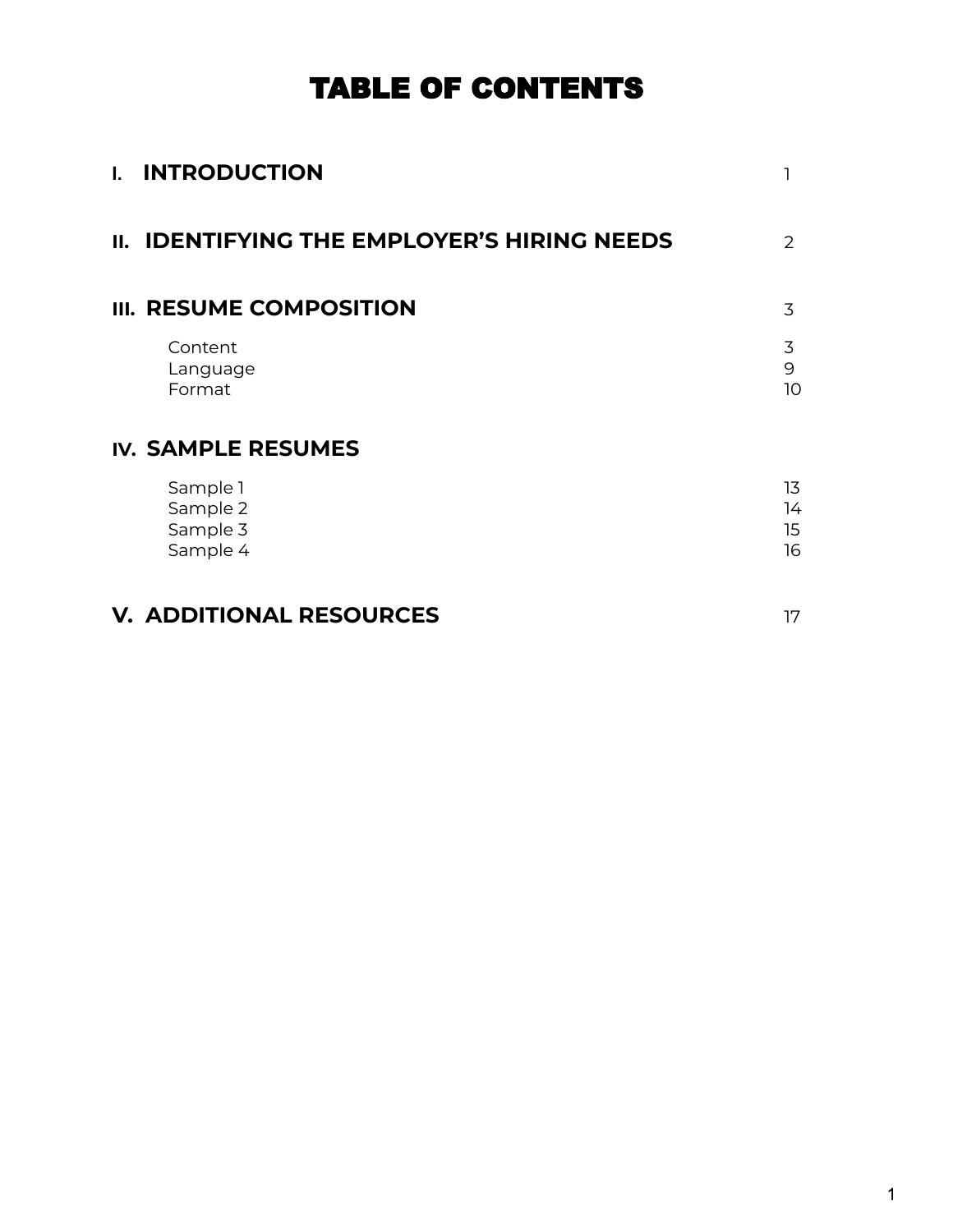# INTRODUCTION

## WHAT IS A RESUME?

A resume is a summary of your education, professional experience, and technical skills that are directly related or relevant to a specific position for which you are applying.

## WHAT A RESUME IS NOT

A resume is not meant to be an accounting of your entire professional and academic history. Written with a specific employer in mind, it should only include the education, professional experience, and technical skills that relate directly to an employer's hiring needs.

### THE POWER OF A RESUME

In combination with strategic networking and a well-crafted cover letter, a resume is a marketing tool designed to persuade an employer that you possess the skills and qualifications to warrant further consideration—via an interview—for a given position. While a strong resume will help you to leave a positive, lasting impression on an employer, a poorly constructed resume will undoubtedly be used to screen you out of the selection process. This guide will walk you through the best practices to ensure you have an impeccable resume for your next application.

#### DIFFERENT RESUME FORMATS

The format and content discussed in this guide are applicable to most positions; however, it is important to note two major exceptions: non-US based employers and the Federal Government.

- For non-US based employers, you should consult with the Office of Career Services for additional resources on how to craft your resume.
- For Federal Government jobs, in addition to OCS staff, you can consult USA Jobs's [resume](https://www.usajobs.gov/help/how-to/account/documents/resume/build/) [builder](https://www.usajobs.gov/help/how-to/account/documents/resume/build/) and its helpful online webinars on federal resumes. Additional guidance can be received from other resources like [TopResume,](https://www.topresume.com/career-advice/how-to-write-a-federal-resume) [CareerProPlus](https://www.careerproplus.com/resume-services/federal-resumes/), and [ZipJob](https://www.zipjob.com/blog/difference-between-federal-and-corporate-resumes/).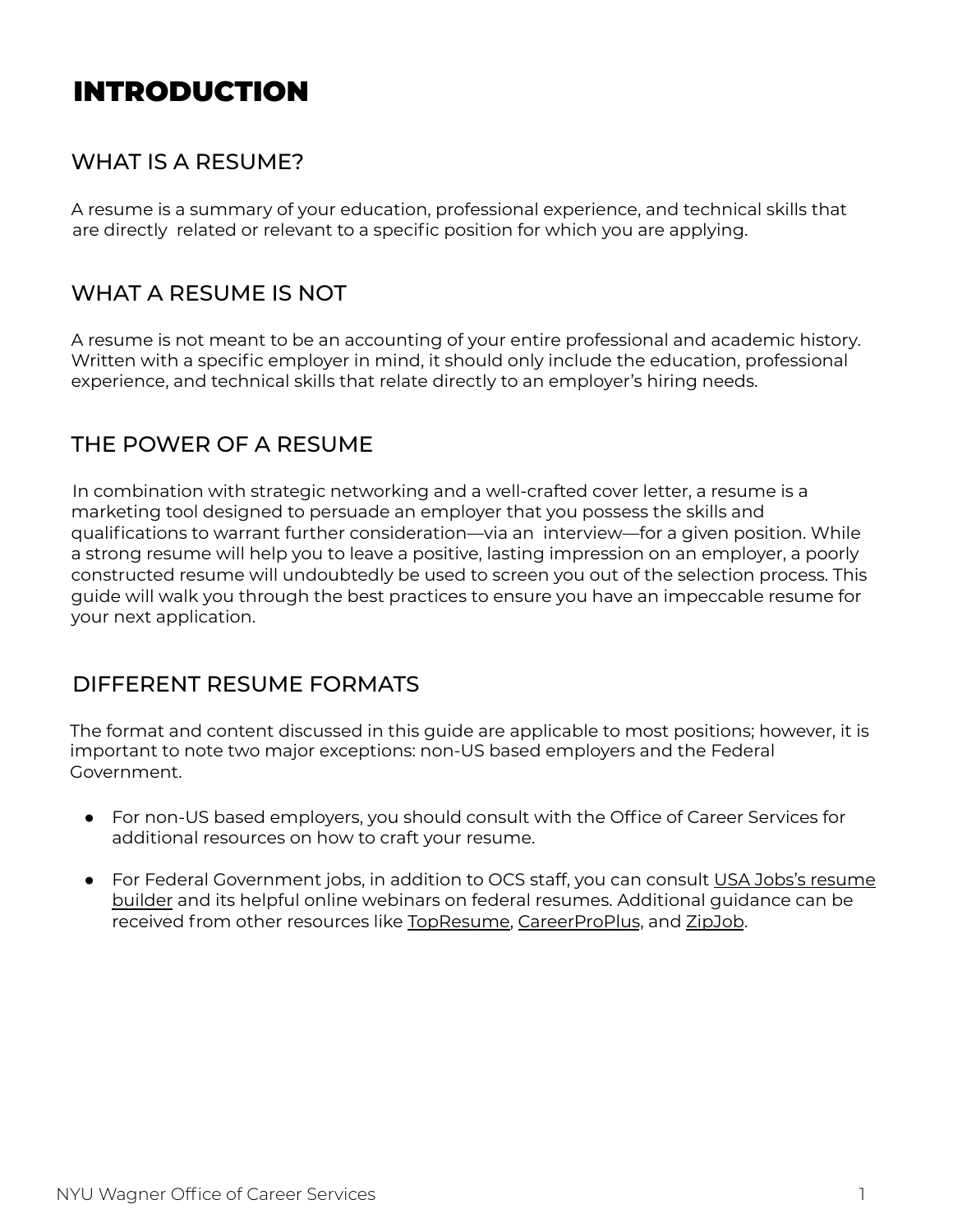# IDENTIFYING THE EMPLOYER'S HIRING NEEDS

Every employer has a unique set of hiring needs that determines what they are looking for in an employee and by extension in a resume. Because most employers will only give each resume a 10 to 15 second scan, your resume must immediately highlight the aspects of your education, experience, skills, and qualifications that are most relevant to each employer's hiring needs.

Create a customized and targeted version of your resume in response to every position. In each resume, highlight only the information that is most relevant to each employer's hiring needs. Identify the employer's hiring needs by researching these elements:

1. THE EMPLOYER'S FIELD OF PRACTICE—the issue areas, target populations, and/or sectors in which the organization operates (e.g. healthcare, people experiencing homelessness, local government, or economic development).

Information about the employer's field of practice can be found on the organization's website and in published research, media coverage, and marketing materials. Demonstrate to the employer that you have relevant experience by highlighting:

- Jobs, internships, and volunteer experiences that occurred in organizations within the same or similar fields of practice;
- Academic degrees, coursework, Capstone, and specializations that focus on the same or similar fields of practice;
- Related industry experience, including volunteer work, student groups involvement, professional associations, publications, or clients you've worked with;
- Significant research and publications in the field of practice;
- Membership in relevant professional associations and groups.
- 2. THE EMPLOYER'S POSITION REQUIREMENTS—the responsibilities, tasks, key words, and core competencies associated with the position to which you are applying (e.g. Program Manager, Policy Analyst, Hospital Administrator, Planner, or Consultant).

Information about the employer's position requirements can be found in the job description and in job descriptions for similar positions in peer organizations. Demonstrate to the employer that you have relevant experience by highlighting:

- Relevant jobs and internships with similar position requirements;
- Coursework/Capstone in which you performed relevant duties;
- Previous job titles that are associated with similar position requirements;
- Relevant computer skills, language skills, and technical training.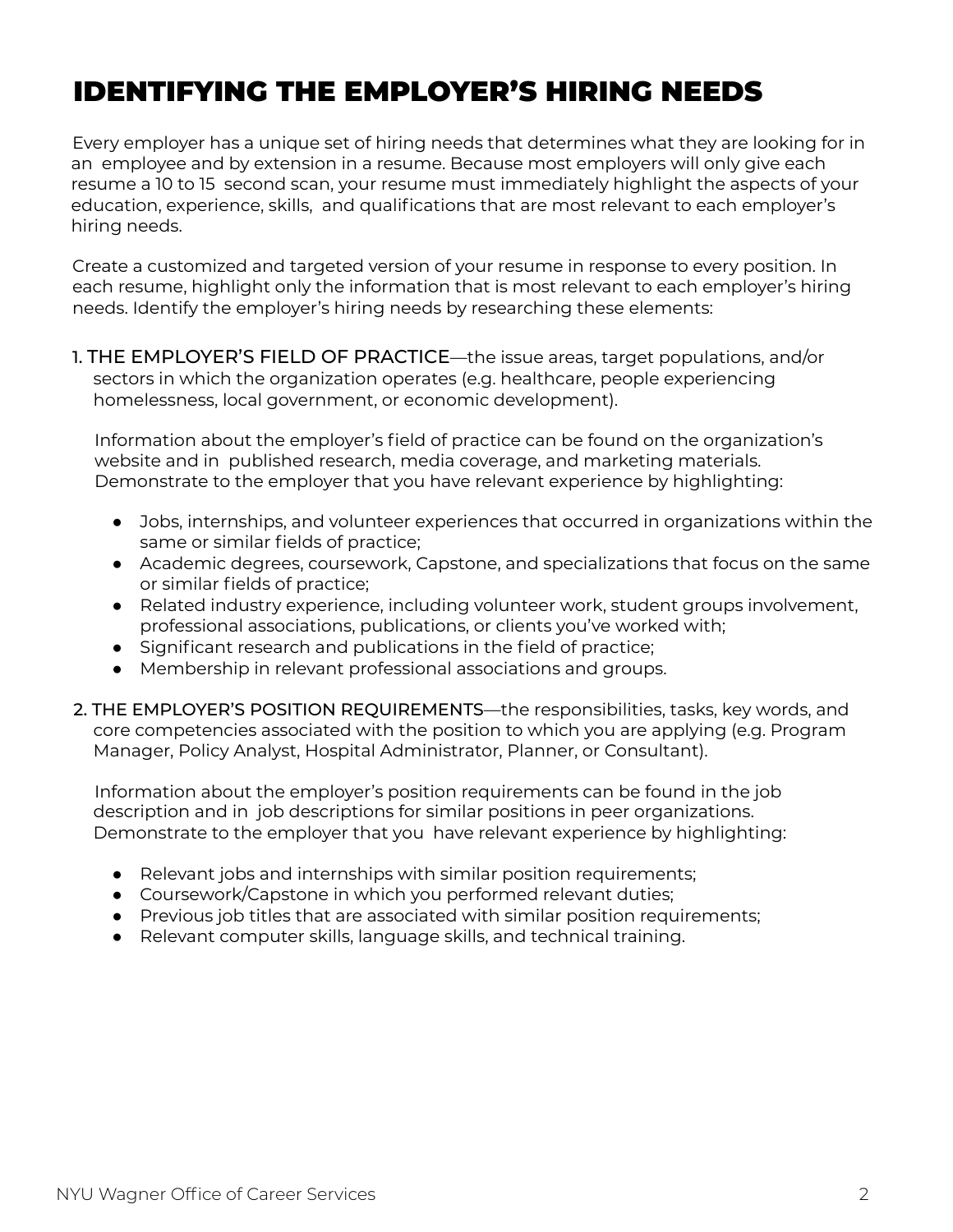# RESUME COMPOSITION

Once you have identified an employer's hiring needs, begin crafting a version of your resume that draws direct parallels between these needs and your education, experience, and qualifications.

## **CONTENT**

You will know that your resume content is relevant if it addresses the three criteria that all employers use to make hiring decisions:

1. CAN YOU DO THE JOB?—Employers want to know if you possess the requisite experience, education, and skills to successfully perform the functions of the job.

A resume that successfully answers this question demonstrates the knowledge and skills that you've gained through relevant work experience (including jobs, internships, Capstone, and volunteer work), education, and research. It also highlights the ways in which these elements are related to the employer's position requirements.

2. WILL YOU DO THE JOB?—Employers want to know if you are committed to the issues and populations that drive the organization's work.

A resume that successfully answers this question emphasizes the degree to which your relevant work experience (including jobs, internships, Capstone, and volunteer work), education, and research are related to the employer's mission and field of practice.

3. IS THERE ORGANIZATIONAL FIT?—Employers want to know if your personal and professional values complement the company you want to work for, and vice versa.

A resume that successfully answers this question incorporates language from the job description and other industry specific jargon, which demonstrates your understanding of the issues, policies, stakeholders, and mission that impact the organization's work. This helps to convey shared values, which you can further emphasize in the cover letter and interview.

#### **EXCLUDING INFORMATION THAT IS NOT RELEVANT (CREATING TIME GAPS)**

It is okay to de-emphasize or even omit experiences that are not relevant to an employer's hiring needs.

If you are wondering whether or not an experience is relevant, consider how it relates to the position for which you are applying. If you worked with similar issues and populations but used different skills, emphasize the context of your work and de-emphasize the skills that were involved. Conversely, if you worked on completely different issues, policies, and populations, emphasize the transferable skills that you used and gained.

If your past experience is not at all related to the position for which you are applying, it may be beneficial to eliminate it altogether. Keep in mind that employers will typically disregard small ''time gaps'' on your resume if the other entries demonstrate that you have a substantial amount of relevant experience.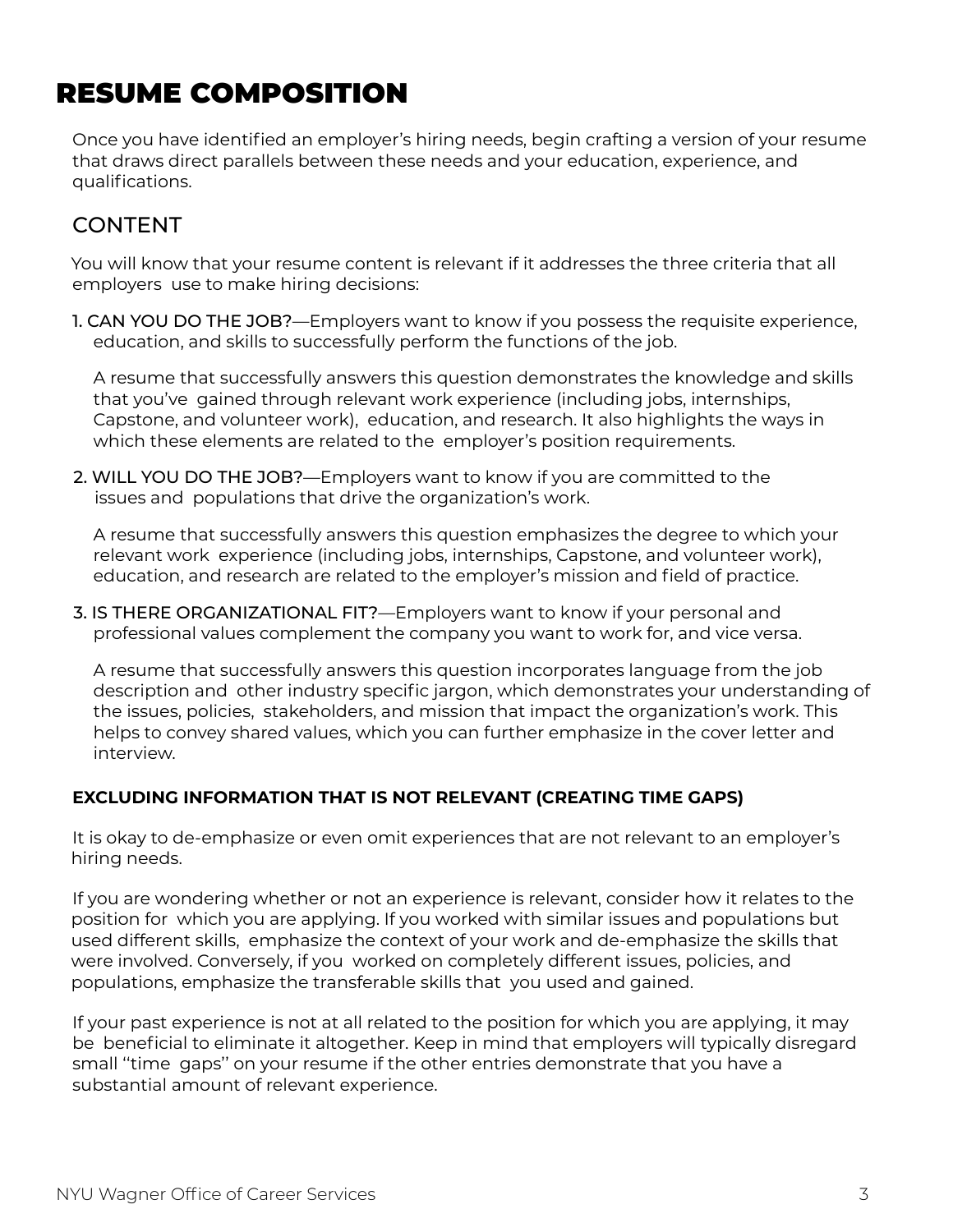On the other hand, longer time gaps in experience are best explained in a cover letter. As time gaps are unique to each person, you may want to consult the Office of Career Services for additional insight.

#### **DEMONSTRATING YOUR ACCOMPLISHMENTS**

Employers want to know that you have the ability to make an impact on their organization. This is best demonstrated through past accomplishments that satisfy one or more of the following criteria:

- You created or helped create new programs;
- You achieved equal results with fewer resources;
- You improved the efficiency of operations;
- You achieved something positive for the first time.

#### **QUANTIFYING YOUR WORK**

Employers like results that can be demonstrated in numerical terms, including dollar amounts, percentages, and figures that show the scope of your work and accomplishments. See the following examples of quantified accomplishments:

- Launched a program for 4,000 Latinx patients to facilitate access to medical treatment and reduce cultural barriers to service delivery;
- Initiated a fee for service training program that increased revenue by 38% and helped address organizational cash flow deficiencies;
- Increased revenue by 15% by reviewing third party payments for irregularities.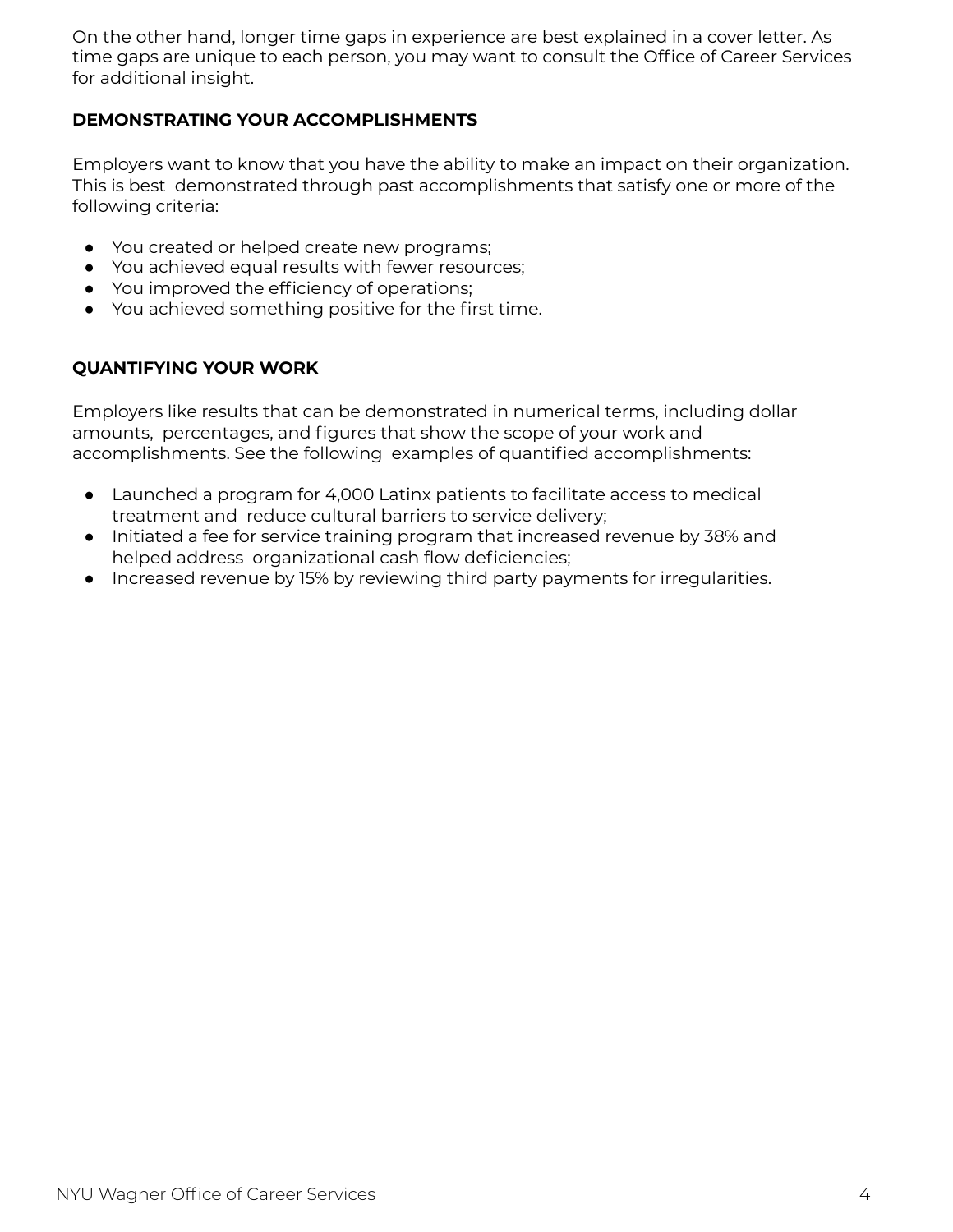## CONTENT

Your resume should read like a fact sheet, with all of the information that employers want to see strategically listed in the categories outlined below.

#### **NAME & CONTACT INFORMATION**

At the top of your resume, list your name, city/location, phone number, and email address. To reflect relocation, you could also list multiple city locations or omit location. Include any letters that should come after your name to designate relevant degrees or licensure. Avoid the use of email addresses that could be construed as too personal or unprofessional (e.g., no1yankeesfan@gmail.com) and do not use the email account for your current job. When in doubt, use your NYU email address or a professional email address (e.g., Jane.Doe@gmail.com). Also, be sure that the outgoing recording on your voice messaging

system is professional. See the examples below for how to include your contact info:

#### **IMA GO-GETTER**

295 Lafayette Street New York, NY 10012 212-998-1212 address@nyu.edu

#### **IMA GO-GETTER**

New York, NY ~ 212-998-1212 ~ address@nyu.edu

#### **EDUCATION**

After your contact information, list your education if education is more relevant to the position for which you are applying than your professional experience. Include the full names of the graduate and undergraduate institutions that you have attended in reverse chronological order (i.e., NYU Wagner listed first). Under each school, list any relevant degree programs, specializations, coursework (3-5 courses), research, and academic projects, as well as your graduation date. See the example below:

**NEW YORK UNIVERSITY** | Robert F. Wagner Graduate School of Public Service, New York, NY Master of Public Administration, Expected May 2023

Specialization: Management

- *Relevant Coursework*: Strategic Management, Managing Human Resources, Marketing for Nonprofit Organizations, Fundraising, Nonprofit Law
- Member, Wagner Management and Leadership Organization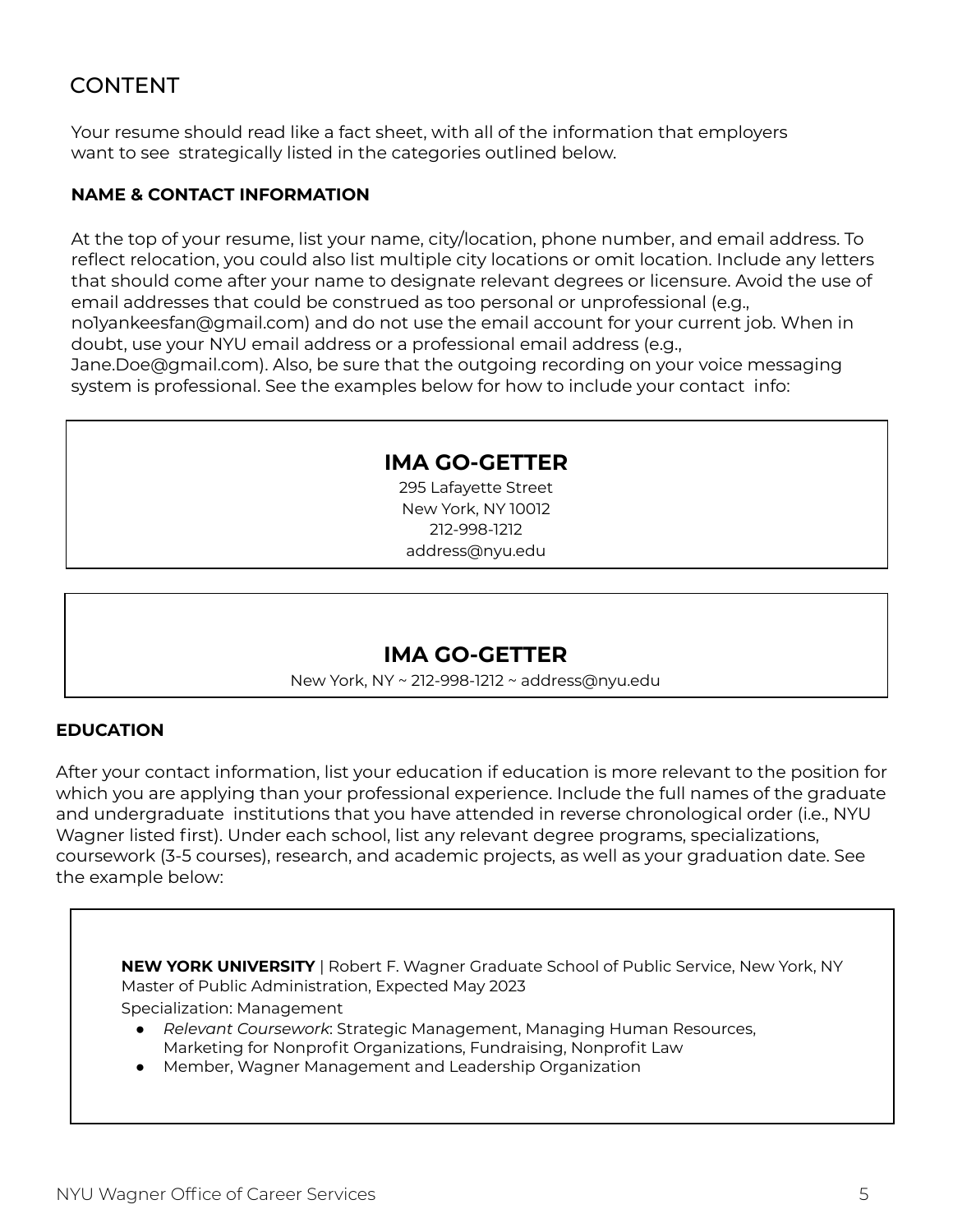#### **RELEVANT EXPERIENCE**

List your experience immediately after your contact information if it is a greater asset than your education, or if you have three or more years of recent professional experience that directly relate to the position for which you are applying. Otherwise, list your experience after your education or relevant research. In this section, list relevant jobs, internships, volunteer positions, and Capstone. For each entry, include the name of the organization, the location (city and state postal abbreviation), your title and department, and your dates of employment. Consider the following example:

#### **PRESBYTERIAN MEDICAL CENTER**, New York, NY July 2020 - Present **Director of Billing, Department of Surgery**

- Manage department's billing system and specialty billing office through which revenues in excess of \$30 million flowed annually;
- Provide operational assistance to 35 faculty practices in revenue enhancement and cost reduction opportunities;
- Train and develop front-line and senior staff on compliance policies and procedures; related to Medicare/Medicaid enrollment, managed care plans, and GAAP standards
- Convert department from multiple billing systems to standardized/centralized system.

Arrange your experience entries in reverse chronological order. The experiences that are most relevant to the position to which you are applying should have the most bullets (no more than 5 to 7). This way, the most relevant experiences will appear larger on the page and attract the employer's attention. Arrange the bullets describing each experience in order of importance, with the most relevant and substantial information listed first.

#### **HOW TO INCLUDE YOUR CAPSTONE**

Document this experience as part of an NYU Wagner team-based project. For most Capstones, your title will be ''Project Associate,'' or "Project Consultant," and your first bullet should follow the format listed in the example below:

**CITIZENS HOUSING AND PLANNING COUNCIL, New York, NY September 2021 - Present Project Associate, NYU Advanced Project in Urban Planning**

- Serve on 4-person team consisting of NYU Wagner graduate candidates to identify recommendations for commercial development of Woodside, Queens in response to citywide and regional needs;
- Analyze current urban design elements, land use, and housing conditions;
- Conduct demographic analysis, including review of population and employment trends in order to determine present and future needs of area and forecast economic growth.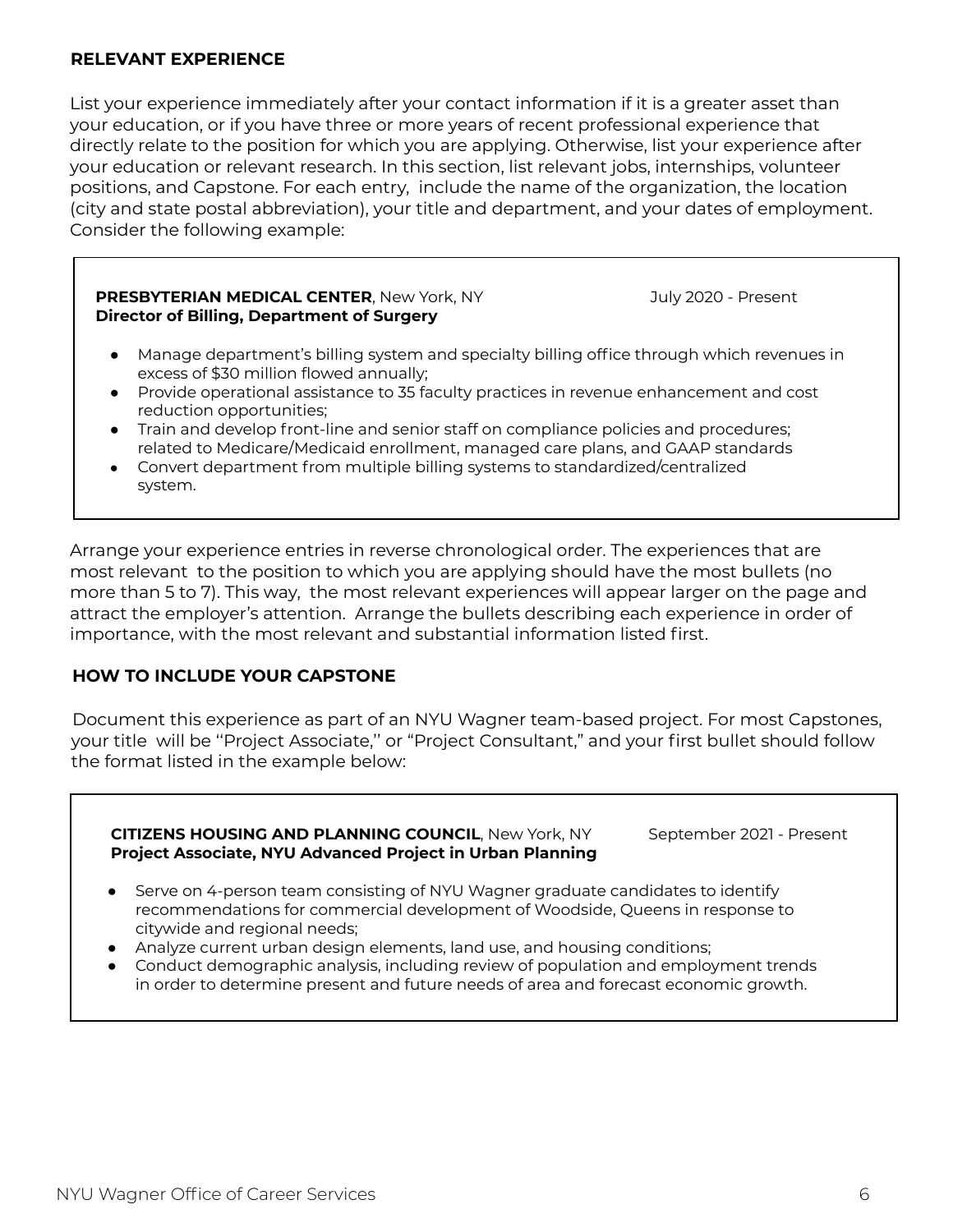#### **TECHNICAL SKILLS & LANGUAGES**

Pay close attention to the required skills listed in the job description. List your technical skills in order of their complexity and relevance to the position for which you are applying. For example, if you are applying for a research assistant position, it is best to list your data skills before Microsoft Office Suite. When relevant to the job, you can also include your language skills. Do not oversell your level of proficiency in a language (fluent means you could interview in the language). Though not required, it may be helpful to qualify your language skills.

**Skills:** SPSS, STATA, R, Microsoft Office Suite

**Languages:** English (Fluent), French (Fluent), Spanish (Proficient)

#### **RELEVANT RESEARCH & PUBLICATIONS**

Include research and publications in your resume if: the employer references it in the job description; your research experience relates directly to the employer's field of practice; and/or it highlights technical skills and expertise that matches the employer's stated position requirements.

- **If you have conducted or contributed to relevant research as a function of a job or internship,** describe your research activities and accomplishments along with the other details of the job or internship in the ''Relevant Experience'' section of your resume.
- **If you have conducted or contributed to relevant research as a function of your coursework,** list the titles of the most relevant projects in the education section of your resume. As depicted in the example on page 5, each study/project title should be documented under the academic institution where you conducted the research.
- **If you have conducted or contributed to one or more high level post-graduate studies (preferably published research),** create a ''Relevant Research'' section in your resume. In this section, list each study in alphabetical order by the author's last name, using APA or MLA style format to document all of the relevant information about the study. See the example below (APA format):

#### **RELEVANT RESEARCH**

Author, A. A., Author, B. B., & Author, C.C. (Year). Title of Article. Title of Periodical, volume number (issue number), pages.

Harlow, H. F. (2003). Evaluating Capacity Building Strategies and Techniques. Journal of Management Science, 55, 893-896.

» **NOTE:** *Be sure that the research you include in this section is highly relevant and indicative of advanced research skills.*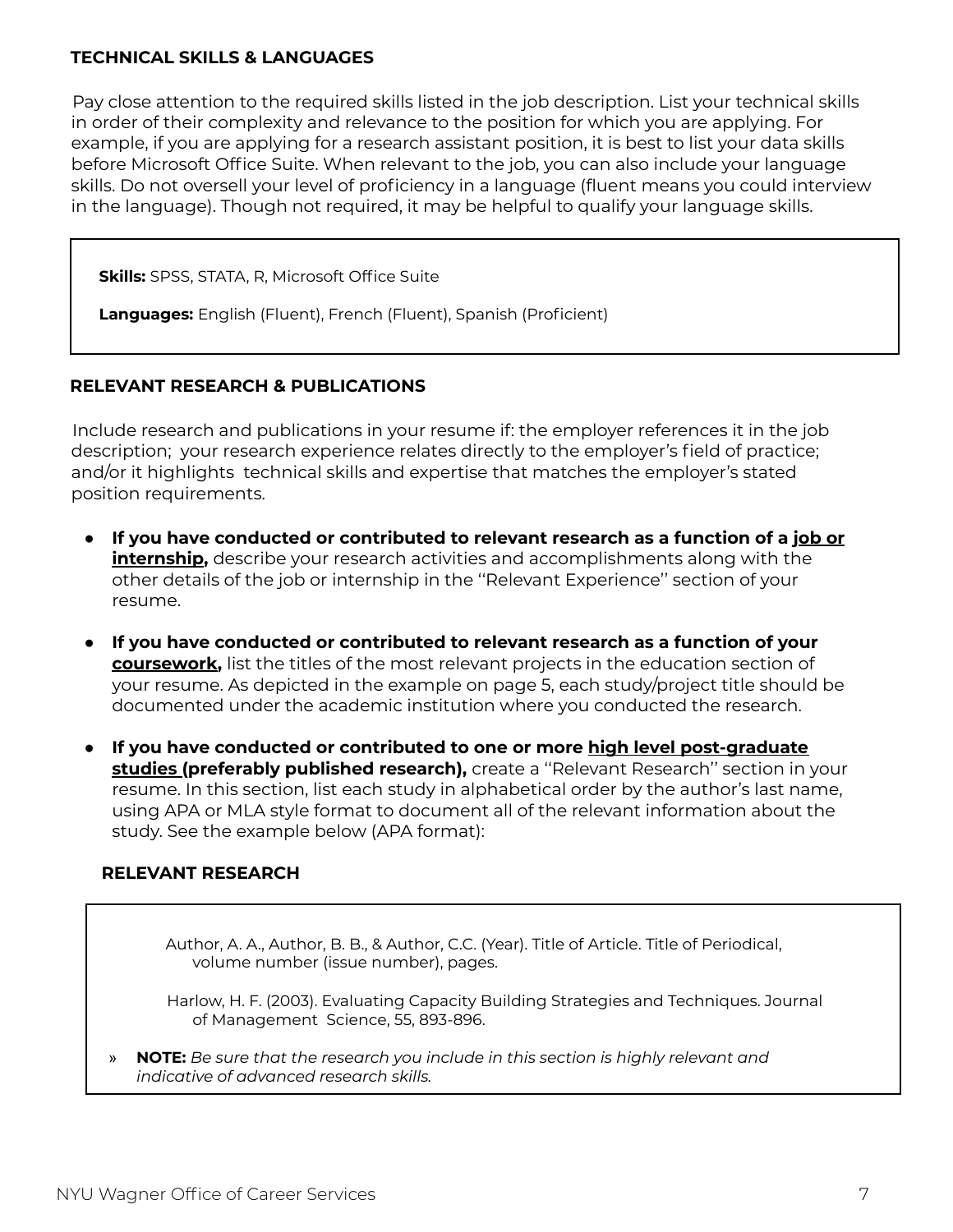#### **ADDITIONAL ELEMENTS TO INCLUDE**

Use the following categories to list any remaining, relevant information that does not fit easily into the aforementioned sections:

- Professional Association Memberships;
- Relevant Certification or Licensure (list letters designating your credentials after your name at the top of the page);
- Recent Security Clearances (typical for government jobs);
- **•** Civil Service Exams:
- Non-Degree Trainings (only if the training is an industry standard such as HIPPA training in the medical field);
- Additional experience (things you want to include that aren't directly related, but cover time periods).

#### **WHAT DOES NOT BELONG IN A RESUME**

- An Objective Statement—Put this information in your cover letter;
- GPA—At the graduate level, your GPA is only relevant when an employer asks for evidence of your academic record;
- References Available Upon Request—This much is assumed;
- Unrelated Undergraduate and Extracurricular Activities;
- Personal Information, such as interests, marital status, or birthdate;
- Your headshot or any photos of you.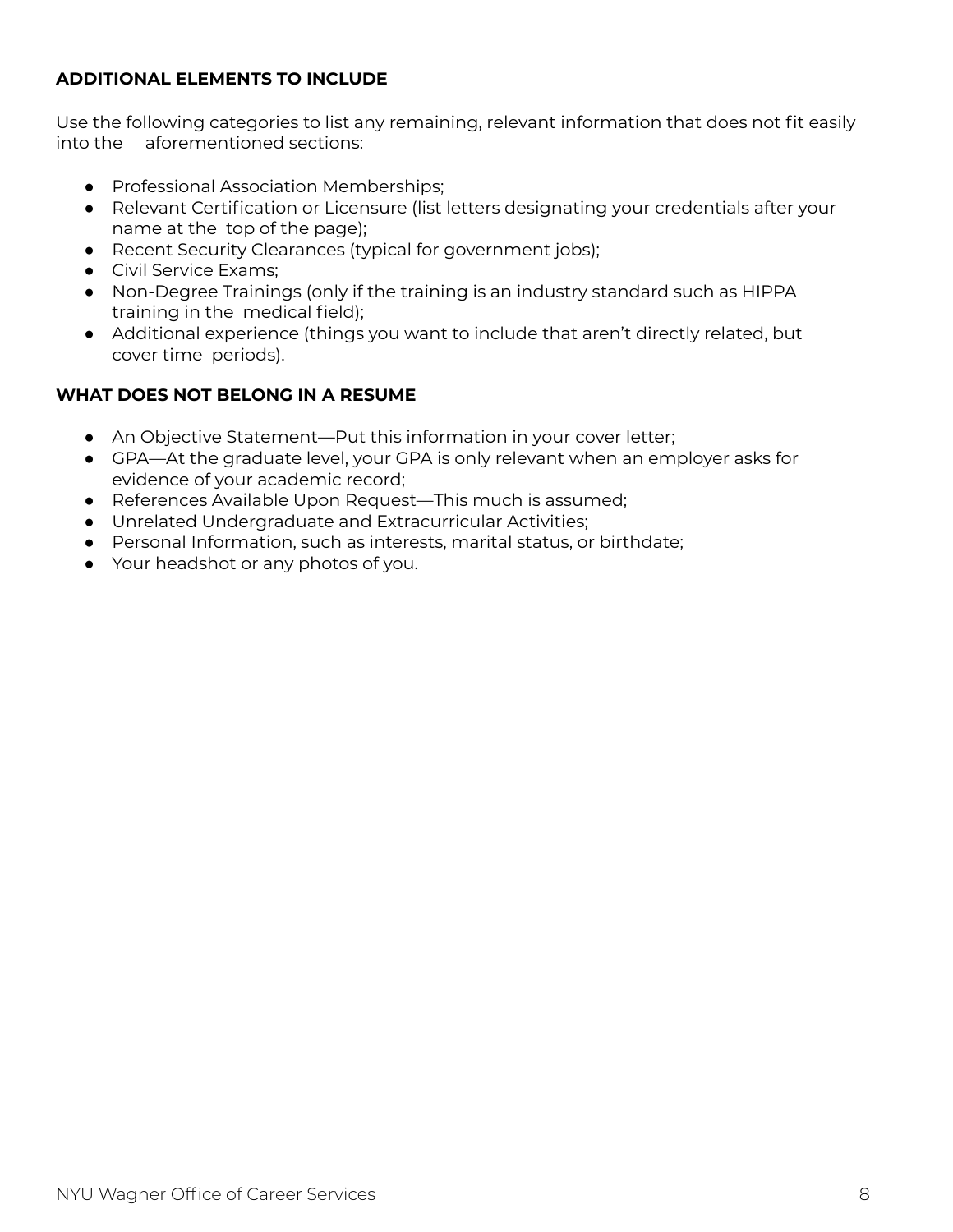## LANGUAGE

The words and phrases used in standard resume writing can differ from other written materials. Be sure to:

- Use concise bulleted points to describe each of your professional experiences;
- Begin each statement with an action verb;
- Avoid passive language, such as: worked as, responsible for, assisted with;
- $\bullet$  Avoid pronouns (I, my, she, they, their, our) or articles (the, a);
- Emphasize that you understand the employer's priorities by incorporating language from the job description into your bullet points;
- Only use acronyms or jargon that are industry norms;
- Use the present tense for all things related to your current position(s) and the past tense for things done in previous positions.

#### **PUT THE RIGHT WORD IN THE RIGHT PLACE:**

Action verbs that describe your skills in **managing** employees include:

| Administered |
|--------------|
| Approved     |
| Authorized   |
| Conducted    |
| Controlled   |
| Decided      |
| Delegated    |

Determined **Directed** Guided Headed Instructed Led Managed

Ordered Prescribed **Regulated** Specified Supervised **Trained** 

Action verbs that describe your **research and/or analysis** skills include:

| Analyzed   | Evaluated    | Researched |
|------------|--------------|------------|
| Assessed   | Familiarized | Reviewed   |
| Calculated | Investigated | Searched   |
| Computed   | Observed     | Studied    |
| Correlated | Proved       |            |
| Discovered |              |            |

Action verbs that convey your **leadership** skills include:

|             | Described   | Made      |
|-------------|-------------|-----------|
| Accepted    | Developed   | Operated  |
| Achieved    | Doubled     | Overcame  |
| Adopted     | Established | Performed |
| Arranged    | Evaluated   | Prepared  |
| Assembled   | Experienced | Presented |
| Assumed     | Gathered    | Produced  |
| Attended    | Halted      | Received  |
| Checked     | Handled     | Reduced   |
| Classified  | Initiated   | Reviewed  |
| Collected   | Integrated  |           |
| Compiled    | Maintained  |           |
| Constructed |             |           |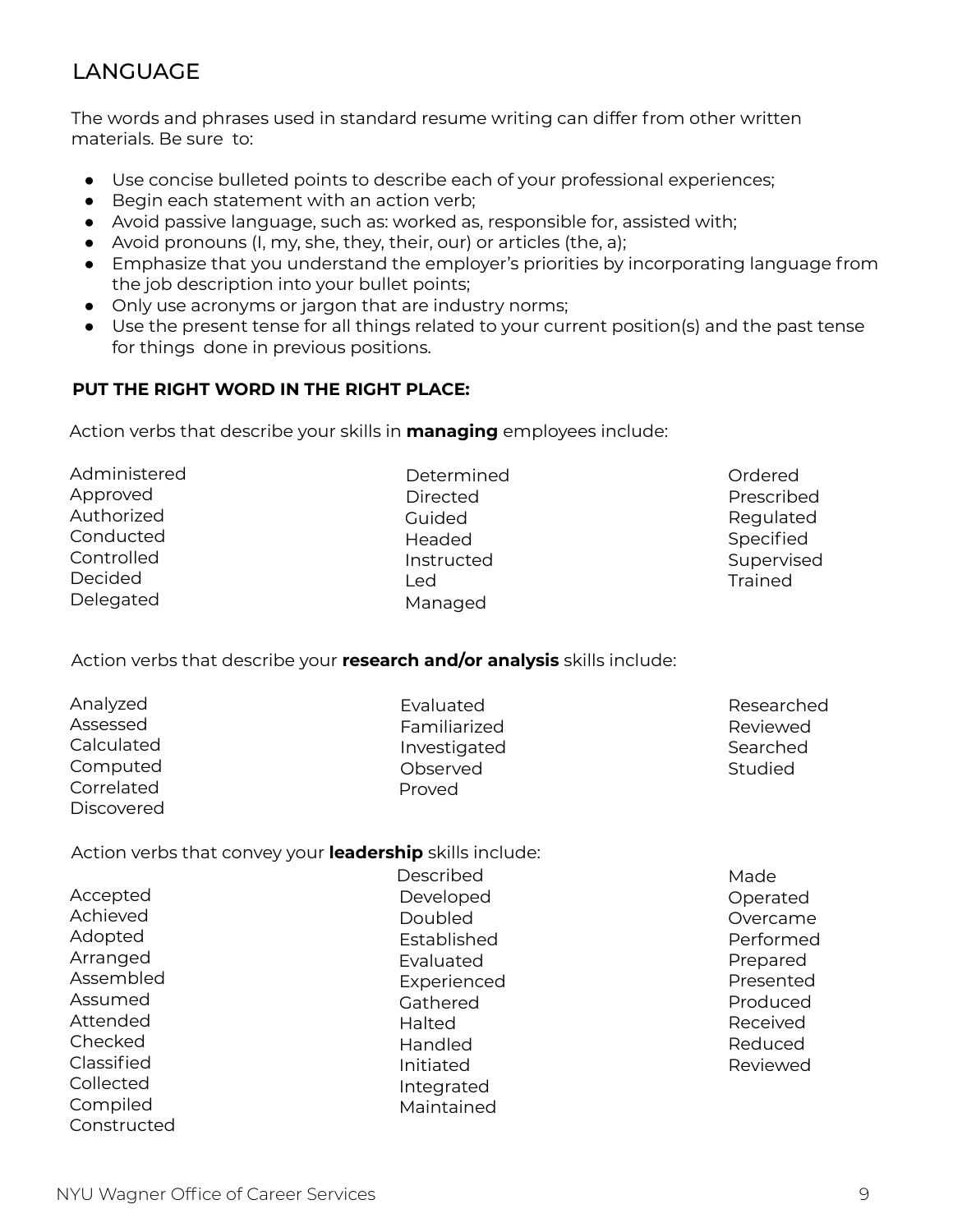Conveyed Convinced Illustrated Informed

Action verbs that describe your **teamwork** skills include:

Action verbs that describe your **communication** skills include:

Advised Aided Apprised Clarified Coached Conferred **Contributed** 

Authored Briefed **Consulted** Composed

> Cooperated Coordinated **Cultivated** Facilitated Helped Inspired Mentored

Mobilized Motivated Participated Recommended Resolved Unified

## **FORMAT**

A single error in a resume may cause the employer to assume that you are careless in your work. Proofread your resume. Proofread it again. Have at least two other people proofread your resume. Then, proofread your resume at least one more time.

#### **PAGE LENGTH**

Generally, your entire resume should fit on one page unless you have more than seven to ten years of relevant experience. Here, 'relevant experience' refers to jobs, internships, volunteer opportunities, and research that relate directly to the employer's field of practice and the position requirements.

» **NOTE:** *US federal resumes, academic CVs, and resumes for non-US employers are the exception* to the one page rule. Refer to the resources on page 1 of this guide and schedule an advising *appointment with a Career Services advisor to discuss these formats in detail.*

- Action verbs that describe your ability to provide effective **service** include:
- Delivered **Demonstrated** Earned Exchanged Expanded Expedited

Carried out Committed

Explained Facilitated Furnished Generated Inspected Installed Issued Procured

Counseled **Critiqued** Documented

Edited

Provided Purchased Sent Serviced Submitted **Transmitted** Wrote

Inspired Promoted Publicized Represented Reviewed Suggested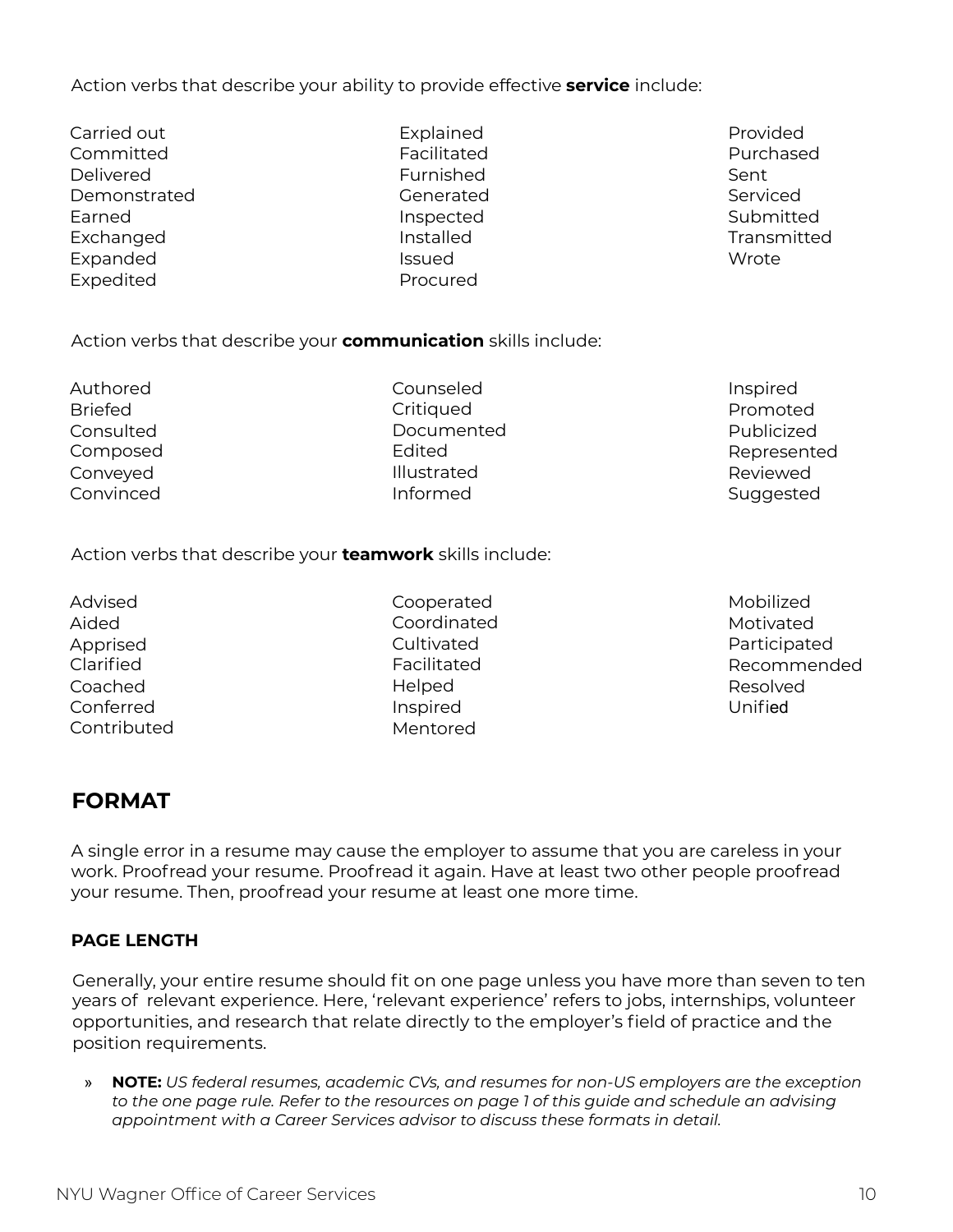#### **BULLETS**

Employers prefer to read resumes that use bullets to describe relevant experience, and they often discard resumes loaded with narrative text. Bullets:

- Help the reader find specific information quickly;
- Help you highlight responsibilities, skill sets, and accomplishments that warrant additional focus;
- Allow you to quickly arrange and rearrange your resume entries to show relevance to a specific employer or sector.

#### **FONT & MARGINS**

Use consistent and clear fonts. Resist the urge to be fancy. ''Times New Roman'' or ''Arial'' are safe bets.

- Avoid the overuse of italics and bolded text—they can be difficult to read;
- Use a font size of 10-12 (**do not** use a size smaller than 10);
- Maintain a sufficient amount of white space on the page so that your resume is easy to read;
- Remember, what matters most is the quality—not the quantity—of what you write in a resume;
- Use consistent margins; they should never be smaller than 0.5 inches.

When emailing your resume it is best to send it in PDF format so that the formatting does not change when the employer opens it. However, always follow the employer's instructions if they are requesting a specific format.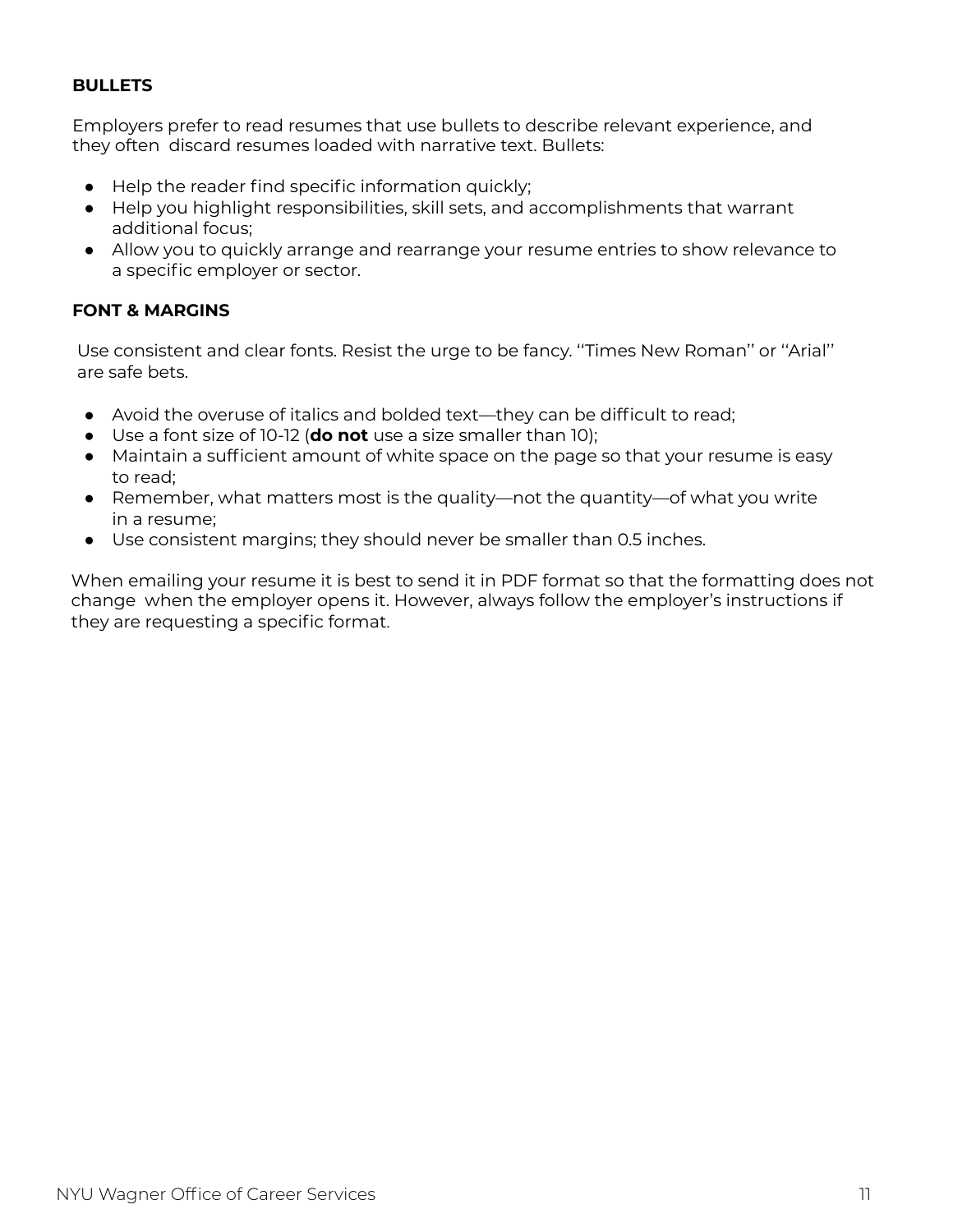# SAMPLE RESUMES

NYU Wagner Office of Career Services 12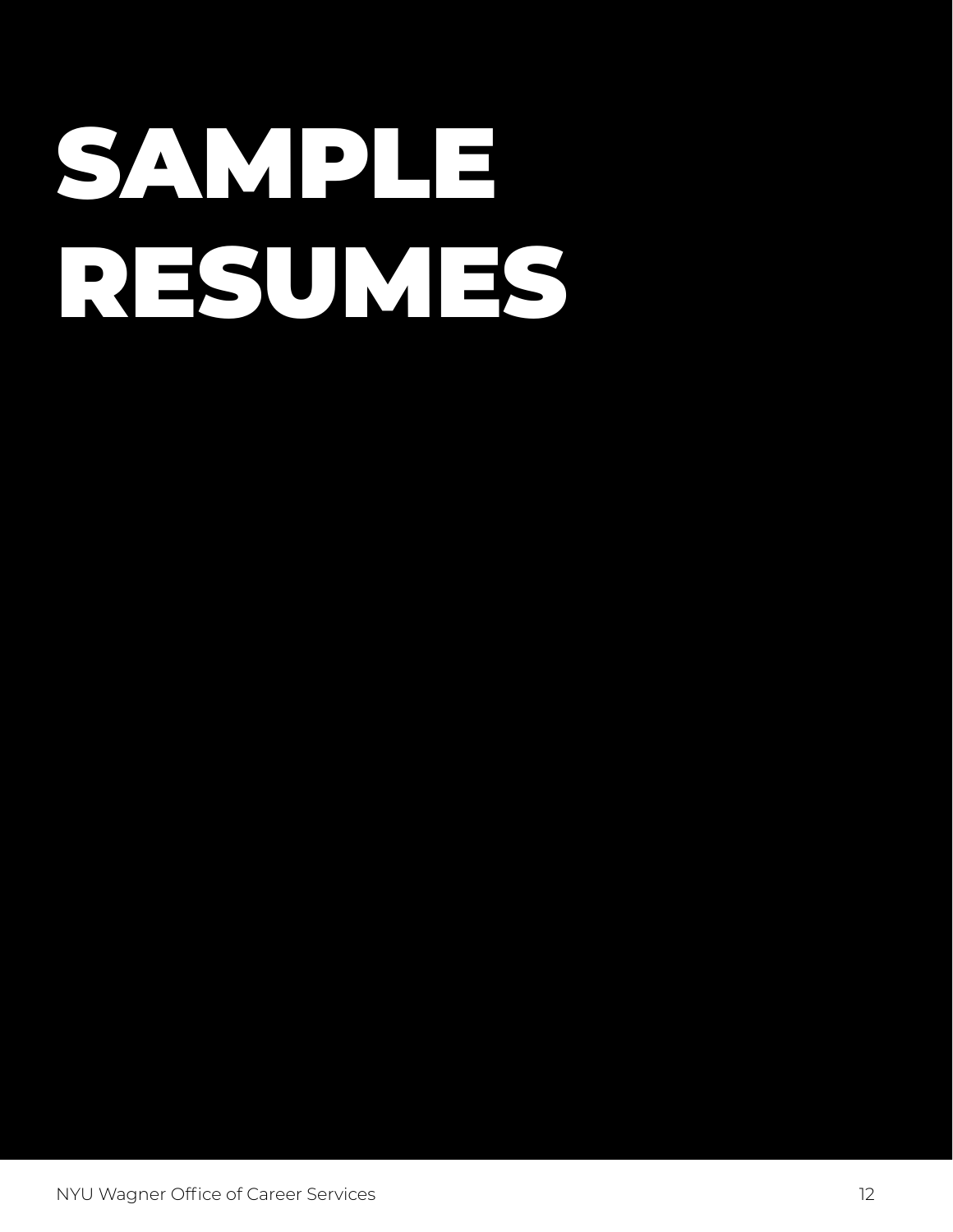# Ima Go-Getter

New York, NY \* 212.992.0000 \* ima.gogetter@gmail.com \* linkedin.com/in/imagogetter

#### **EDUCATION**

| <b>New York University</b>                                                                   | New York, NY  |
|----------------------------------------------------------------------------------------------|---------------|
| Robert F. Wagner Graduate School of Public Service                                           |               |
| Master of Public Administration, Specialization in Public Policy Analysis, Expected May 2023 |               |
| Wagner Policy Alliance, First Year Representative                                            |               |
|                                                                                              |               |
| University of Michigan                                                                       | Ann Arbor, MI |

Bachelor of Arts in Political Science and Public Policy,May 2021, *summa cum laude*

#### **PROFESSIONAL EXPERIENCE**

#### **University of Michigan, Ginsberg Center for CommunityService and Learning** Ann Arbor, MI

Program Assistant August 2020 – May 2021

- Developed new volunteer satisfaction surveys to track student engagement and inform campus programming.
- Served on the planning committee for virtual Day of Service; engaged 150 students serving 5 community non-profits.
- Created new service-focused social media content for the Ginsberg Center; increased online interactions by 50%.

#### **University of Michigan, Gerald R. Ford School of PublicPolicy** Ann Arbor, MI

Undergraduate Research Assistant, Education Policy Initiative September 2019 – May 2020

- Collaborated with faculty and graduate student researchers on a state-wide analysis of the effect of charterschools on student performance and postsecondary schooling decisions.
- Researched education policy relating to charter schools, including analyzing data sets, reading and summarizing existing research, reviewing state and federal legislation.

#### **U.S. Department of Education, Office of Communicationand Outreach** Washington, DC

Communications Intern January 2019 – May 2019

- Wrote and edited newsletters and press releases for external constituents in support of new federal education initiatives.
- Researched and compiled information to prepare briefing books focused on DOE grant funding.
- Supported senior staff with daily operations, including coordination with regional and national media outlets.

#### **Michigan House of Representatives, Office of RepresentativeA. Smith** Lansing, MI

Legislative Intern September 2018 – December 2018

- Tracked advancement of bills through the legislative process, including monitoring of committee hearings, securing committee testimony, and reviewing records.
- Drafted memos, press releases, talking points, and constituent communications for Representative Smith.

#### **United Way of Washtenaw County** Ann Arbor, MI

Community Impact Intern May 2018 – August 2018

- Coordinated and edited materials for staff meetings, volunteer trainings, and special events.
- Maintained a volunteer search database and managed volunteer assignments for over 100 volunteers of all ages.
- Initiated and cultivated high quality relationships with community partners and local non-profits.

#### **SKILLS**

**Technical:** SPSS, Excel, PowerPoint, Word, Adobe Photoshop **Languages:** Fluent in both English and Spanish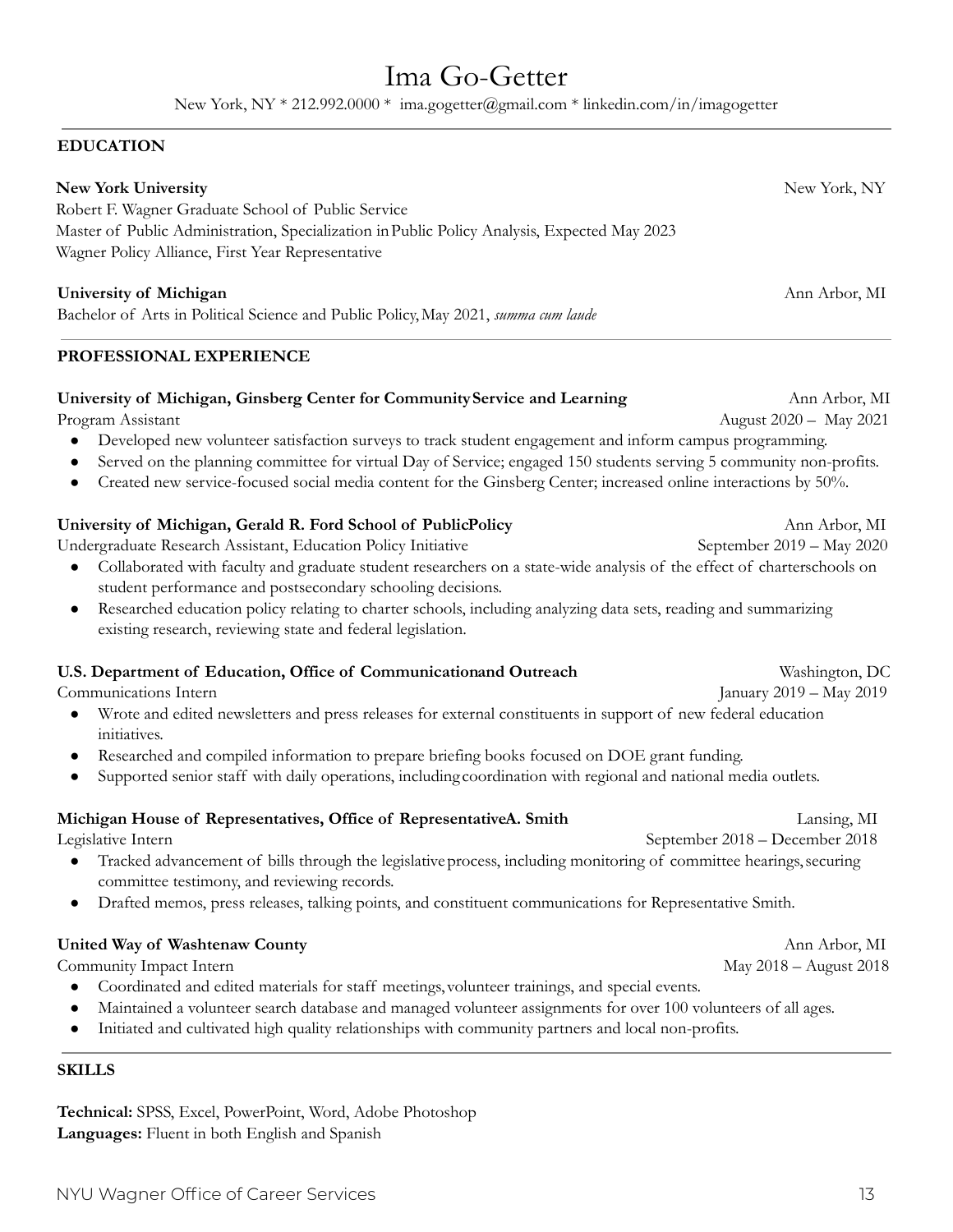# **I. M. Pact**

New York, NY • 212-998-0000 • i.m.pact@nyu.edu • linkedin.com/in/impact

| <b>Education</b>                                                                                                                                                                                                                                                                                                                                                                                                                                                            |                            |  |  |
|-----------------------------------------------------------------------------------------------------------------------------------------------------------------------------------------------------------------------------------------------------------------------------------------------------------------------------------------------------------------------------------------------------------------------------------------------------------------------------|----------------------------|--|--|
| New York University, Robert F. Wagner Graduate School of Public Service                                                                                                                                                                                                                                                                                                                                                                                                     | New York, NY               |  |  |
| Master of Urban Planning, Specialization in City and Community Planning                                                                                                                                                                                                                                                                                                                                                                                                     | Expected May 2022          |  |  |
| Vice Chair, Urban Planning Student Association, May 2021 - Present                                                                                                                                                                                                                                                                                                                                                                                                          |                            |  |  |
| San Francisco State University, School of Public Affairs & Civic Engagement                                                                                                                                                                                                                                                                                                                                                                                                 | San Francisco, CA          |  |  |
| Bachelor of Arts, Urban Studies and Planning                                                                                                                                                                                                                                                                                                                                                                                                                                | May 2018                   |  |  |
| <b>Relevant Experience</b>                                                                                                                                                                                                                                                                                                                                                                                                                                                  |                            |  |  |
| <b>Enterprise Community Partners</b>                                                                                                                                                                                                                                                                                                                                                                                                                                        | New York, NY               |  |  |
| <b>Capstone Consultant</b>                                                                                                                                                                                                                                                                                                                                                                                                                                                  | September 2021 - Present   |  |  |
| Serve on team of NYU Wagner graduate students to create a toolkit for Enterprise Community Partners, a<br>$\bullet$<br>leading provider of development capital and capacity building for affordable housing communities<br>Research information on the Low-Income Housing Tax Credit to create guide<br>$\bullet$<br>Propose policy recommendations to preserve affordable housing<br>Interview various city officials to understand implications of policy recommendations |                            |  |  |
| <b>NYC Housing Preservation and Development</b>                                                                                                                                                                                                                                                                                                                                                                                                                             | New York, NY and Remote    |  |  |
| Intern                                                                                                                                                                                                                                                                                                                                                                                                                                                                      | January 2021 - August 2021 |  |  |
| Served as junior project manager on predevelopment, construction, and conversion projects<br>$\bullet$                                                                                                                                                                                                                                                                                                                                                                      |                            |  |  |
| Performed financial analysis and underwriting for a variety of projects<br>$\bullet$                                                                                                                                                                                                                                                                                                                                                                                        |                            |  |  |
| Managed, monitored and tracked project progress by working with internal divisions<br>$\bullet$<br>Liaised with external partners, including for-profit and nonprofit developers, banks, tax credit<br>$\bullet$                                                                                                                                                                                                                                                            |                            |  |  |
| syndicators and investors, general contractors, and other government agencies                                                                                                                                                                                                                                                                                                                                                                                               |                            |  |  |
| Prepared, maintained, and circulated written correspondence, documents, reports, and files<br>$\bullet$                                                                                                                                                                                                                                                                                                                                                                     |                            |  |  |
| Selected as one of only 25 NYU Wagner students to receive Ellen Schall Experience Fund stipend in<br>$\bullet$<br>support of internship for summer 2021                                                                                                                                                                                                                                                                                                                     |                            |  |  |
| <b>The Prosperity Institute</b>                                                                                                                                                                                                                                                                                                                                                                                                                                             | Oakland, CA                |  |  |
| <b>Research Assistant</b>                                                                                                                                                                                                                                                                                                                                                                                                                                                   | July 2018 - August 2020    |  |  |
| Researched design and planning at national public policy and advocacy institute                                                                                                                                                                                                                                                                                                                                                                                             |                            |  |  |
| $\sim$ 1.1 1 $\sim$ 0 1 1 1 1 0 $\sim$ 1 $\sim$ 11 $\sim$                                                                                                                                                                                                                                                                                                                                                                                                                   |                            |  |  |

- Supported the design of research methodology for community reinvestment and housing • Participated in leadership training with community members
- Supervised two undergraduate researchers

#### **Community Service and Leadership**

Bowery Rescue Committee, New York, NY, *Volunteer* 2020 - Present Habitat for Humanity, San Francisco, CA, *Volunteer* 2016 - 2020

#### **Skills**

ArcGIS, Adobe Creative Suite, Microsoft Office Suite

NYU Wagner Office of Career Services 14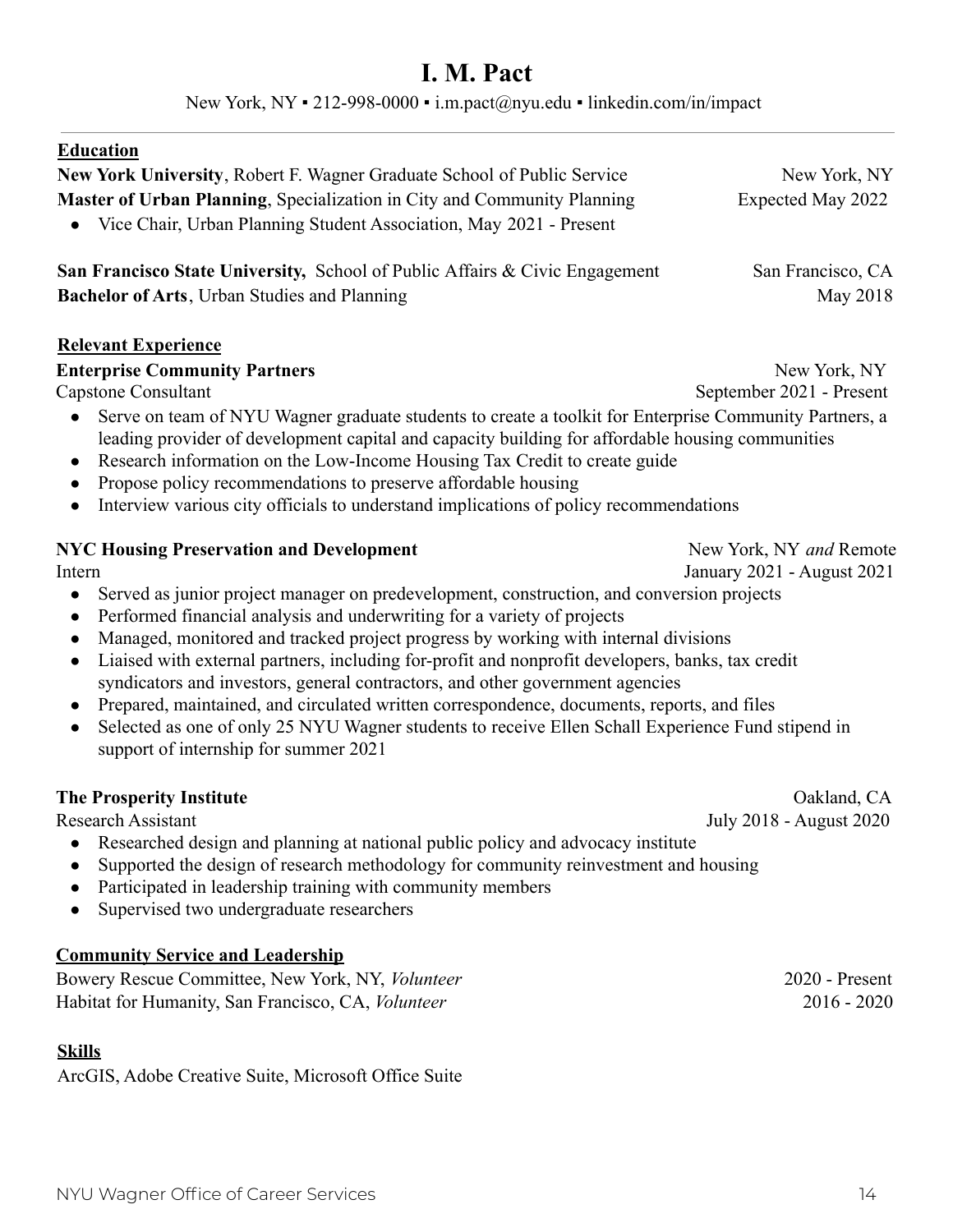# **BE A. LEADER**

New York, NY **•** 212-998-0000 **•** name@nyu.edu **•** linkedin.com/in/bealeader

#### **RELEVANT EXPERIENCE**

**International Women's Health Coalition,** New York, NY Many 2016 - Present

*Director of Grants Management (January 2021 - Present) Senior Program Officer (June 2019 - December 2020)*

*Program Officer, International Policy (May 2016 - June 2019)*

- Provide strategic insight to implement initiatives to advance comprehensive sexual and reproductive rights
- Direct multi-million dollar international grantmaking portfolio with a focus on women's rights
- Oversee monitoring and evaluation efforts across organization
- Supervise team of 8 full-time program officers, providing ongoing professional support and feedback
- Coordinate with international governments, UN agencies, and other key stakeholders to share data on women's health
- Represent organization as a thought leader through research, conference presentations, and publications

#### **Social Accountability International / Rapid Results Institute,** Remote *Consultant* January 2016 - May 2016

- Conducted impact assessment of pilot program utilizing change management framework
- Developed program logic model to map relationships between resources, activities, outputs and outcomes of the program's design
- Proposed monitoring and evaluation plan to support expansion of program into additional countries

#### **International Rescue Committee,** New York, NY

#### *Program Associate - Refugee Services and Support* September 2014 - January 2016

- Facilitated bi-weekly orientations and training workshops for refugees regarding health, navigating local transportation, city resources, and job readiness
- Coordinated with translators across tri-state region for orientation and outreach sessions
- Organized and updated database with incoming refugee information

#### **US Peace Corps**

**Community Health Volunteer**, Guyana September 2012 - May 2014

- Administered community assessments over three month period to assess health education needs
- Coordinated rotating groups of 25 monthly volunteers to improve area hospital facilities
- Led training for 30+ rural health workers on various best practices in health topics

#### **PROFESSIONAL AFFILIATIONS**

Women's Foreign Policy Group (WFPG), 2016 - Present International Development Evaluation Association (IDEAS), 2015 - 2019

#### **EDUCATION**

**New York University,** New York, NY

Robert F. Wagner Graduate School of Public Service, Executive Master of Public Administration, May 2021

#### **New York University | School of Professional Studies**, New York NY

Certificate In Monitoring & Evaluation: Project Management For The UN, Government, and NGOs, Dec 2018

#### **Howard University**, Washington, DC

Bachelor of Arts in International Affairs, Minor in Community Health, May 2012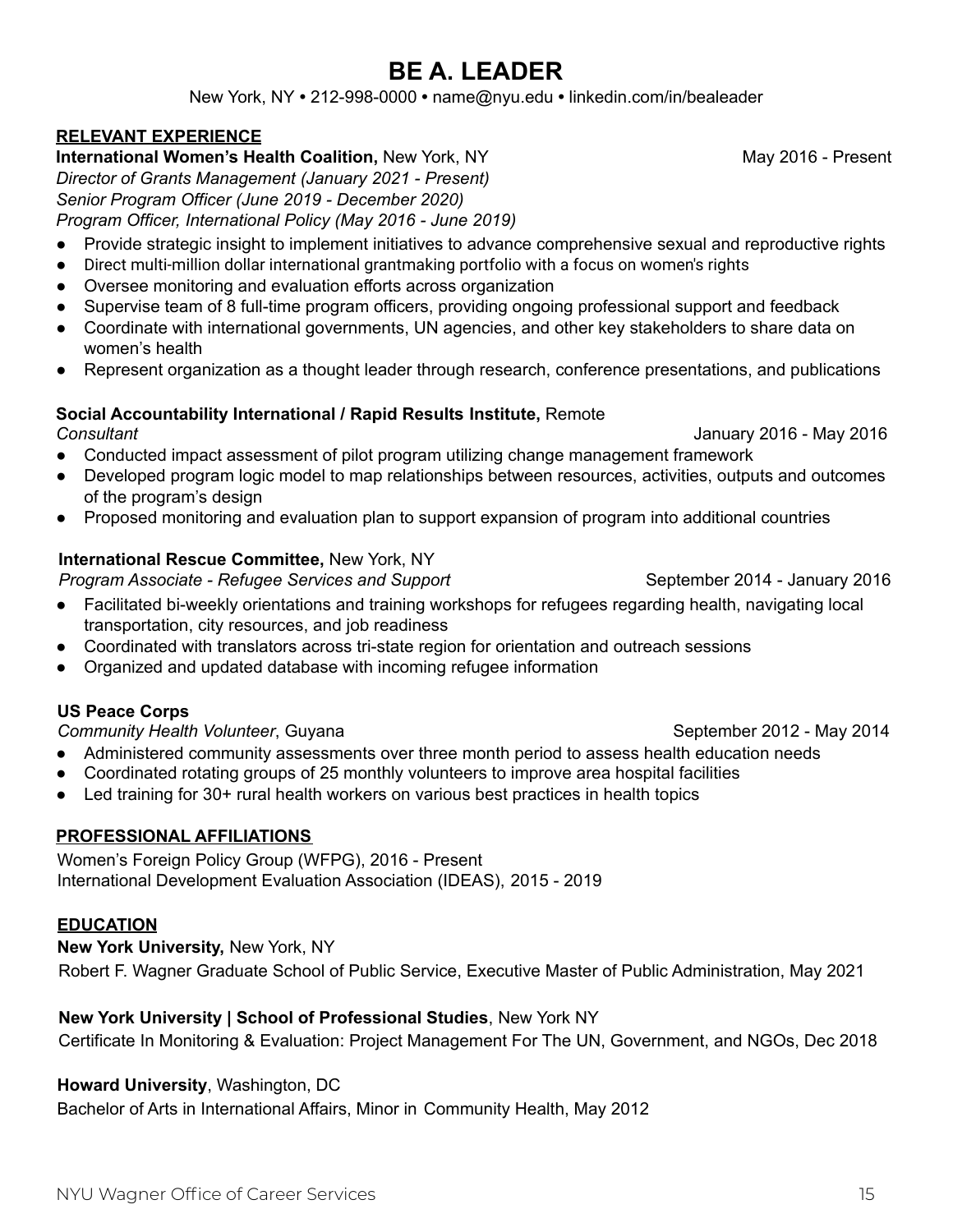#### *Campus Recruiter* May 2018 - June 2019

- Developed and implemented strategic recruitment plans to identify and hire talent from top ranked masters and undergraduate programs in the tri-state region.
- Evaluated candidates, presented at recruiting events and teamed with recruiters to support internship program.

#### **ADDITIONAL EXPERIENCE**

**University of Illinois Chicago** Student Health Center, *Administrative Assistant* Spring 2018 **American Red Cross**, *Intern*, Chicago, IL **Fall 2017 Fall 2017** 

#### **SKILLS**

Salesforce, WorkDay, PeopleSoft, HTML, Excel, Word, & PowerPoint

- employee communications.
- Serve as a member of the Rush Racial Justice Action Committee; participate in town halls, listening sessions, survey development and implementation, and monthly meetings.

*Talent Management Associate* July 2019 - October 2020

- Collaborated with recruitment team and department hiring directors to forecast recruiting needs and develop supporting recruitment strategies.
- Developed HR processes in response to COVID-19, including new remote employee orientation and online professional development training sequence.
- Sourced, screened, interviewed, and evaluated candidates to determine competencies and qualifications for employment.

#### **Deloitte Consulting, LLP.** Chicago, IL

**Summer Associate** Summer 2017

- Collaborate with senior hospital and HR leadership to develop new organizational assessments focused on employee engagement; increased employee retention by 40%.
- Revised Performance Management System policy and procedure manual, as well as related documents and
- 

# **Northwestern Memorial Hospital Chicago, IL Annual Chicago, IL Annual Chicago, IL Annual Chicago, IL**

**New York University** | Robert F. Wagner Graduate School of Public Service

#### **Master of Health Administration,** May 2022

- Relevant Coursework: Healthcare Marketing and Strategic Communications, Principles of Human Resources Management for Healthcare Organizations, Strategic Management for Healthcare Orgs
- Co-Chair, NYU Wagner Health Network

**RELEVANT PROFESSIONAL EXPERIENCE**

enrollment, vendor relations, and COBRA.

**University of Illinois Chicago**

**EDUCATION**

**Rush University Medical Center** Chicago, IL and Chicago, IL and Chicago, IL and Chicago, IL

Bachelor of Science in Human Resource Management, May 2018

#### **Jo B. Seeker** 773.123.0000 | job.seeker@gmail.com | Chicago, Illinois

NYU Wagner Office of Career Services 16

*Human Resources Associate* December 2020 - Present ● Support management of benefit plans for employees, including staff enrollments, billing, annual open